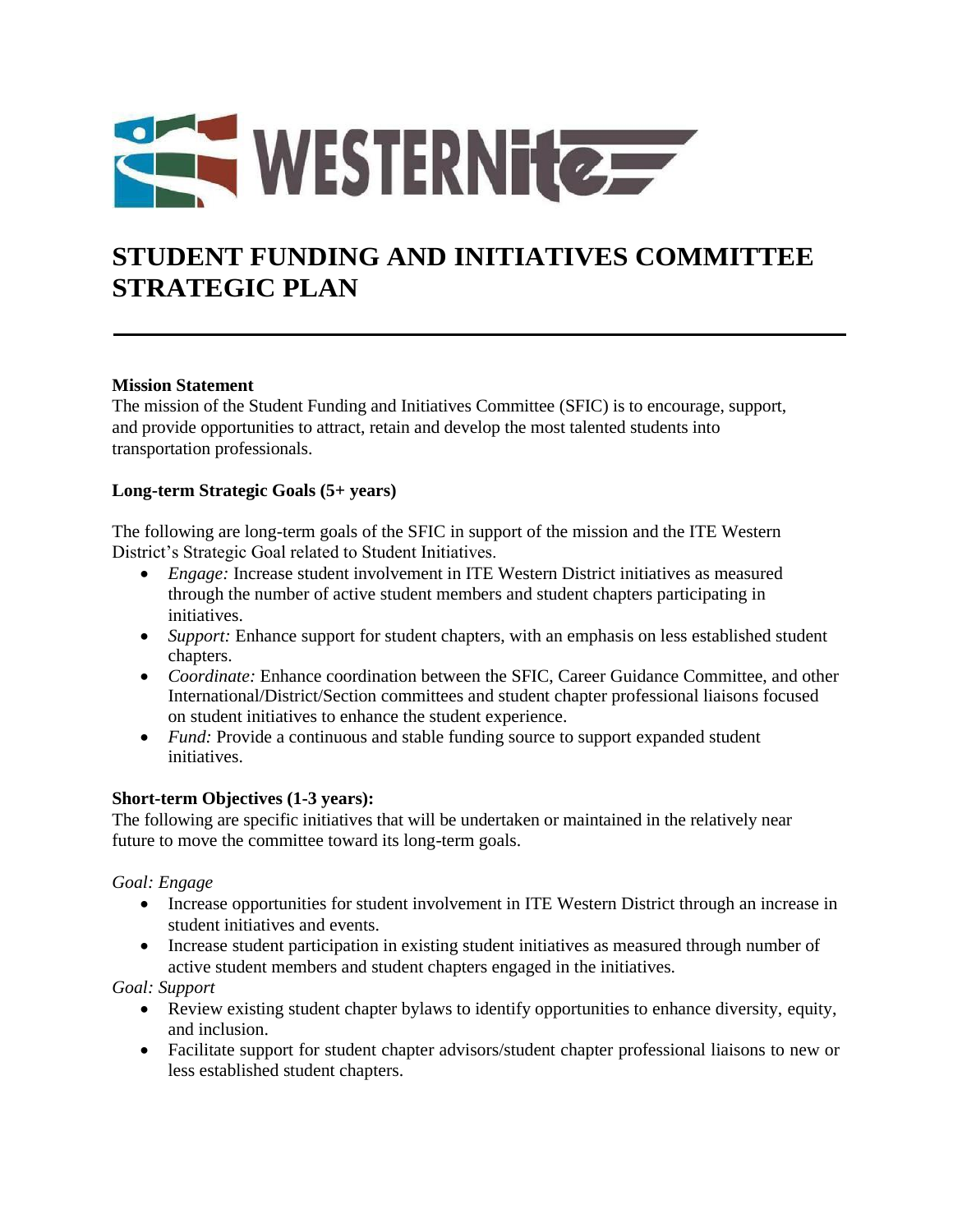- Provide resources for student chapters to engage with their communities and bring awareness to transportation engineering.
- Work with the Career Guidance committee to increase the prestige of the Outstanding Educator Award through free annual meeting registration and a monetary award to cover the cost of international dues.
- Work with the District Administrator to create a toolbox for student chapter advisors and student chapter professional liaisons to create a more consistent student chapter experience.
- Identify a toolbox or template to assist new or less established student chapters (e.g., Student Chapter 101 handbook).
- Work with the Technical Committee Chair on the data collection fund projects to identify opportunities for student chapters to engage with K-12 outreach in their communities.

*Goal: Coordinate*

- Coordinate with student chapter professional liaisons to ensure a consistent student chapter experience.
- Coordinate within the ITE Western District to support the student member transition to professional members.

*Goal: Fund*

- Maintain the existing Student Endowment Fund level of approximately \$500,000
- Ensure the stability of the fund through periodic evaluation of the fund.

## **Actions (6-18 months)**

The following are a list of specific actions corresponding to the objectives listed above that the Career Guidance Committee will undertake over the next 18 months.

- Initiate a twice annual or quarterly student forum for student leaders to gather and discuss student chapter activities.
- Introduce a new initiative (such as the Student Initiatives Grant for New Activities and Learning fund) to provide more opportunities for student chapters to apply for funding.
- Increase the number of travel scholarships awarded annually with the goal of awarding one scholarship per state within the ITE Western District.
- Update student contact lists annually and review communication and advertising practices for events and initiatives.
- Review deadlines and event dates with a lens towards university calendars to encourage student participation and adjust dates as necessary.
- Implement a consistent communication schedule (i.e., once a month updates with student chapters, faculty advisors and student chapter professional liaisons)
- Survey student chapters to understand existing ways student chapters engage with their communities.
- Survey student chapters to understand existing ways student chapters engage underserved or underrepresented student populations.
- Survey less established student chapters to understand ways to better support less established student chapters.
- Review ITE International Student/Young Member Transition Task Force Implementation Plan and evaluate actions the SFIC can implement.
- Set up quarterly check-in meetings between the chair of the Career Guidance Committee and the SFIC to identify transition points between committees and establish a smoother student member to young member transition.